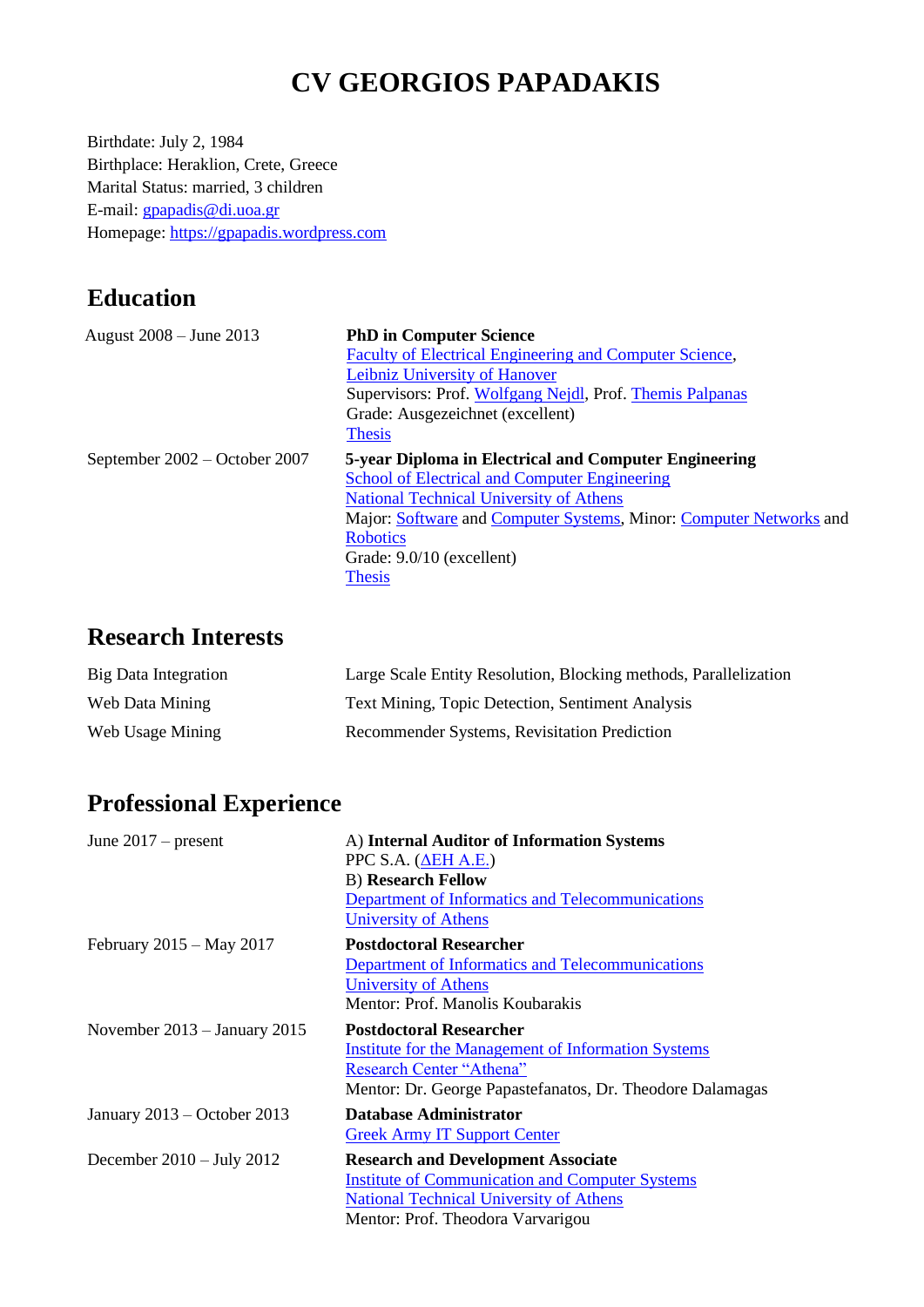| August $2008$ – November 2010       | <b>Research and Development Associate</b><br><b>L3S Research Center</b><br>Mentor: Prof. Wolgang Nejdl                                                                                               |
|-------------------------------------|------------------------------------------------------------------------------------------------------------------------------------------------------------------------------------------------------|
| February $2008 - \text{July } 2008$ | <b>Research and Development Associate</b><br><b>Institute of Informatics and Telecommunications</b><br>National Center for Scientific Research "Demokritos"<br>Mentor: Researcher Georgios Paliouras |
| October $2007 -$ December 2007      | Internship<br><b>Technical University of Berlin</b>                                                                                                                                                  |

# **Projects**

| January 2019 - February 2022  | <b>ExtremeEarth</b> , European RIA project, Horizon 2020<br>Core technologies: Hopswork platform, Apache Spark, Deep Learning |
|-------------------------------|-------------------------------------------------------------------------------------------------------------------------------|
|                               | libraries                                                                                                                     |
|                               | Tasks: technical leader of JedAI's geospatial extension                                                                       |
| February 2015 - May 2017      | <b>BigDataEurope</b> , European CSA project, Horizon 2020                                                                     |
|                               | Core technologies: Apache Big Data Stack, Docker, Semantic Web,                                                               |
|                               | <b>Remote Sensing</b>                                                                                                         |
|                               | Tasks: leader of UoA team, technical leader of SC7 pilot, proposal writing                                                    |
|                               | Proposals: 5 for EU projects, 2 for national projects, 2 for a Marie-Curie<br>Scholarship                                     |
|                               | Also involved in the following projects:                                                                                      |
|                               | <b>WDAqua</b> , Marie Skłodowska-Curie Innovative Training Network<br><b>SCARE</b> , Greek National Project                   |
| November 2013 - January 2015  | <b>LODGOV</b> and <b>EICOS</b> , Greek National Projects                                                                      |
|                               | Core technologies: MapReduce, Machine Learning                                                                                |
|                               | Tasks: research on Big Data Integration                                                                                       |
|                               | Proposals: 1 EU project                                                                                                       |
| December 2010 - July 2012     | <b>SocIoS</b> , European STReP project, 7th EU Framework                                                                      |
|                               | Core technologies: Web Services, Social Network Analysis, Web Data                                                            |
|                               | Mining                                                                                                                        |
|                               | Tasks: research & development, work package leader, info-lunch<br>organizer                                                   |
|                               | Proposals: contribution to $>5$ EU project proposals                                                                          |
| July $2010$ – November $2010$ | <b>LivingKnowledge</b> , European FET project, 7th EU Framework                                                               |
|                               | Core technologies: Web Data Mining                                                                                            |
|                               | Tasks: research & development                                                                                                 |
| August 2008 - June 2010       | <b>OKKAM</b> , European IP project, 7th EU Framework                                                                          |
|                               | Core technologies: Semantic Web, Machine Learning, Data Streams                                                               |
|                               | Tasks: research & development, work package manager within L3S,<br>responsible for the bulk resolution operation              |
| February $2008 - July 2008$   | Personalized Educational System, Greek National Project                                                                       |
|                               | Core technologies: information extraction, integration with PServer                                                           |
|                               | Tasks: research & development                                                                                                 |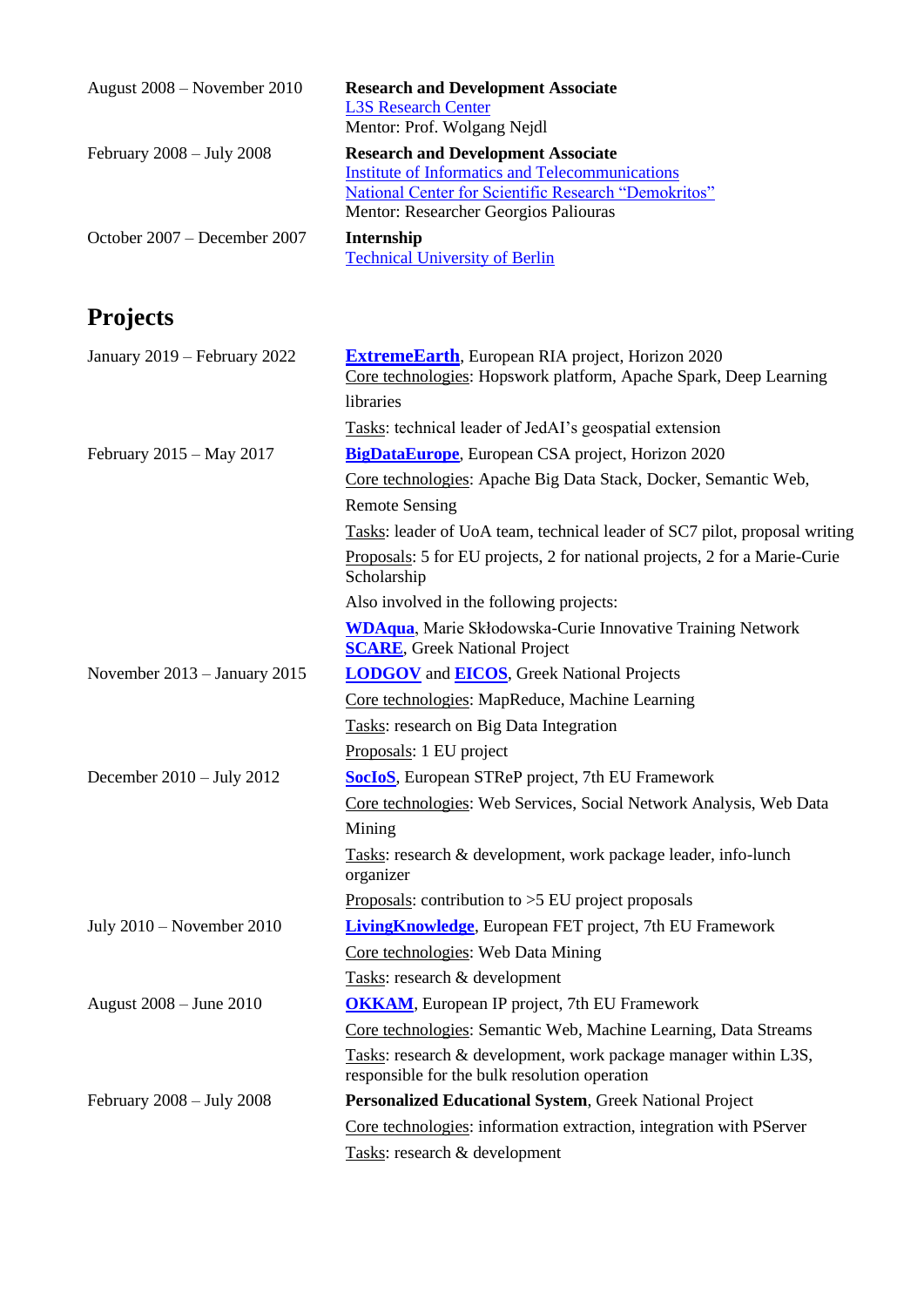### **Talks**

#### **Tutorials**

T6. Manolis Koubarakis, Begüm Demir, George Papadakis, Konstantina Bereta, George Stamoulis, Despina-Athanasia Pantazi, Dharmen Punjani, Theofilos Ioannidis. **A Data Science Pipeline for Big Linked Earth Observation Data.** *At the 19th International Semantic Web Conference [\(ISWC'20\)](https://iswc2020.semanticweb.org/), Athens, November 2-6, 2020*.

T5. George Papadakis, Ekaterini Ioannou, Themis Palpanas. **Entity Resolution: Past, Present and Yet-to-Come. From Structured to Heterogeneous, to Crowd-sourced, to Deep Learned**. *At the 23rd International Conference on Extending Database Technology [\(EDBT'20\)](https://diku-dk.github.io/edbticdt2020/), Copenhagen, Denmark, 30th March-2nd April, 2020.*

T4. George Papadakis, Themis Palpanas. **Web-scale, Schema-Agnostic, End-to-End Entity Resolution**. *At the World Wide Web [\(WWW\)](https://www2018.thewebconf.org/) – The Web Conference 2018, Lyon, France, April 23-27, 2018.*

T3. George Papadakis, Themis Palpanas. **Blocking for Big Data Integration**. *At the 2nd International Big Data Center of Excellence (ScaDS Dresden/Leipzig): [Summer School on Big Data,](https://www.scads.de/de/summerschool-2016) Leipzig, Germany, July 2016.*

T2. George Papadakis, Themis Palpanas. **Blocking for Large-Scale Entity Resolution: Challenges, Algorithms, and Practical Examples**. *At the 32nd IEEE International Conference on Data Engineering [\(ICDE'16\)](http://icde2016.fi/), Helsinki, Finland, May 16-20, 2016.*

T1. George Papadakis, Themis Palpanas. **Blocking Techniques for Web-Scale Entity Resolution** (invited tutorial). *At the 15th International Conference on Web Information System Engineering [\(WISE'14\)](http://delab.csd.auth.gr/wise2014/), Thessaloniki, Greece, October 12-14, 2014.*

#### **Invited Talks**

I12. **Three-Dimensional Entity Resolution (with JedAI).** *At the Daisy - [Center for Data-intensive Systems](https://www.daisy.aau.dk/) of Aalborg University (Denmark), virtual event, March 28, 2022..*

I11. **Three-Dimensional Entity Resolution (with JedAI).** *At the [Liris research lab](https://liris.cnrs.fr/) of Lyon 1 University (France), virtual event, June 26, 2020.*

I10. **Schema-agnostic Progressive Entity Resolution**. *At the 17th Hellenic Data Management Symposium [\(HDMS'19\)](https://hdms19.athenarc.gr/), Athens, July 8-9, 2019.*

I9. S**chema-agnostic vs Schema-based Configurations for Blocking Methods on Homogeneous Data**. **A***t the 14th Hellenic Data Management Symposium [\(HDMS'14\)](http://hdms16.aueb.gr/index.php/en/), Athens, July 28-29, 2016.*

I8. **Blocking and Filtering Techniques for Link Discovery**. *Keynote talk* a*t the 7th International Workshop on Data Engineering meets the Semantic Web [\(DESWeb\)](http://desweb2016.imis.athena-innovation.gr/). In conjunction with the 32nd IEEE International Conference on Data Engineering (ICDE'16), Helsinki, Finland, May 16-20, 2016.*

I7. **Supervised Meta-blocking**. *At the 13th Hellenic Data Management Symposium [\(HDMS'15\)](http://hdms15.cs.aueb.gr/), Athens, Greece, July 30-31, 2015.*

I6. **Blocking Techniques for Web-Scale Entity Resolution**. *At the seminar series of the MADgIK group of the University of Athens, Athens, March 30, 2015.* [Video](https://www.youtube.com/watch?v=EQP-g3Ikpkc)

I5. **Blocking Techniques for Web-Scale Entity Resolution**. *At the seminar series (Data Stories) of the InfoLab*  of the University of Piraeus, Piraeus, March 10, 2015. [Video](https://www.youtube.com/watch?v=EQP-g3Ikpkc)

I4. **Blocking Techniques for Web-Scale Entity Resolution**. *At the seminar series of the Institute of Informatics and Telecommunications, NCSR "Demokritos", Athens, December 3, 2014.* [Slides](https://iit.demokritos.gr/news/blocking-techniques-web-scale-entity-resolution)

I3. **Meta-Blocking: Taking Entity Resolution to the Next Level**. *At the 12th Hellenic Data Management Symposium [\(HDMS'14\)](http://hdms14.di.uoa.gr/), Athens, Greece, July 24-25, 2014.*

I2. **Beyond 100 Million Entities: Large-scale Blocking-based Resolution for Heterogeneous Data**. *At the 11th Hellenic Data Management Symposium [\(HDMS'12\)](http://hdms2012.softnet.tuc.gr/), Chania, Greece, June 28-29, 2012.*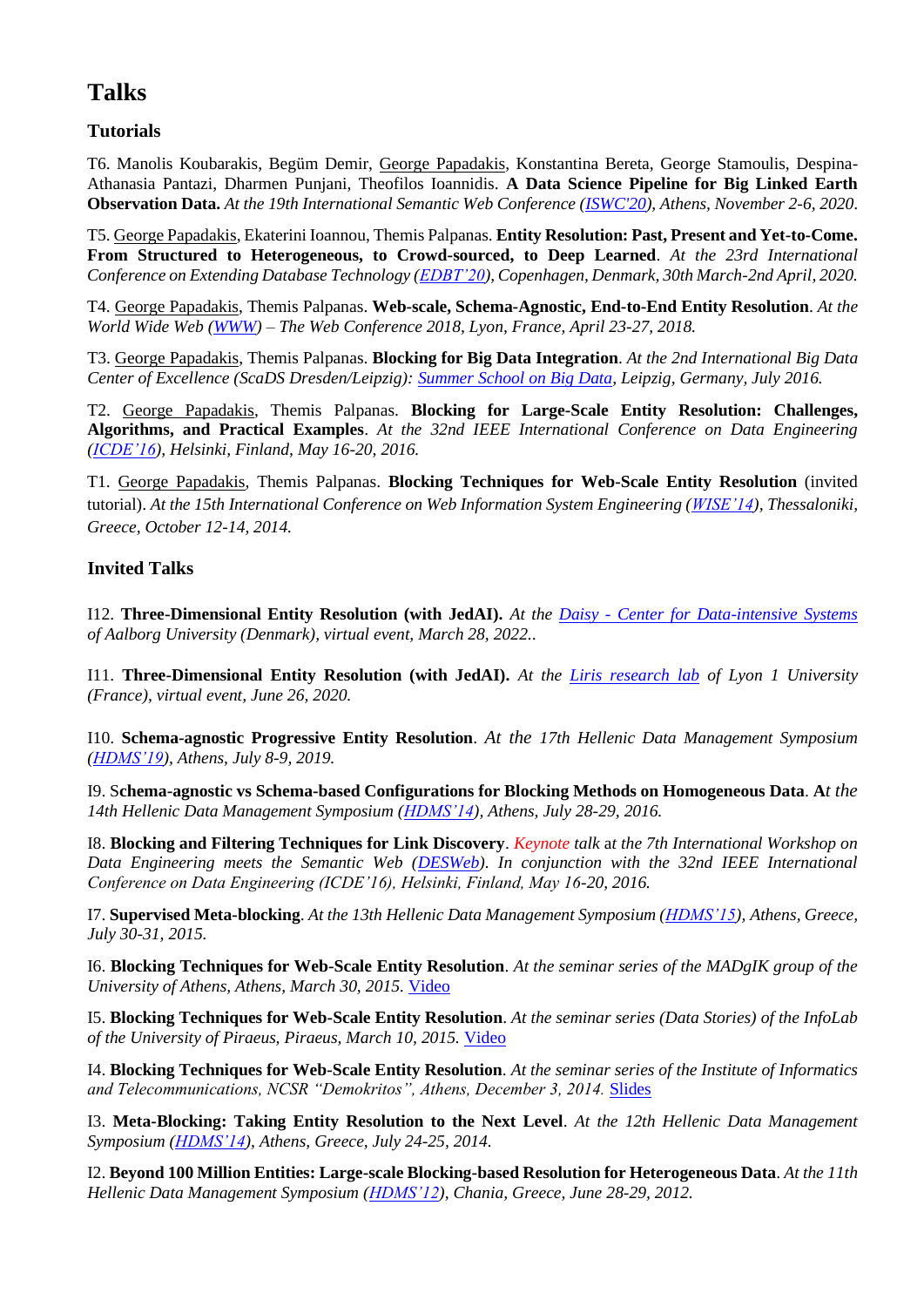I1. **Efficient Entity Resolution for Large Heterogeneous Information Spaces**. *At the 10th Hellenic Data Management Symposium [\(HDMS'11\)](http://hdms11.di.uoa.gr/), Athens, Greece, June 17-18, 2011.*

### **Awards**

A6. Complimentary 1-year ACM membership in 2021, because of the two publications within the same year in ACM Computing Surveys.

A5. [Marie Sklodowska-Curie Actions Seal of Excellence](https://gpapadis.files.wordpress.com/2015/08/seal-of-excellence.pdf) for the proposal ERABILD (Entity Resolution FrAmework for BIg Linked Data).

A4. ACM Hypertext 2011 Douglas Engelbart Best Paper Award for the publication "Beyond the usual suspects: context-aware revisitation support".

A3. Onassis Foundation Fellowship for participation in the 2008 Lectures in Computer Science devoted to "Embedded networked Systems" in Heraklion, Crete.

A2. Recipient of the Greek Ministry of Education's award (educational trip to Madrid) for excellence in the National Examinations – 300 top students nationwide (2002).

A1. 17th place nationwide in the 16th National Student Contest in Chemistry conducted by Hellenic Chemistry Society (2001).

# **Community Service**

Organizing committee:

1. 2nd Workshop on Large Scale RDF Analytics (LASCAR II), collocated with [ESWC'20](https://2020.eswc-conferences.org/)

Program committee:

- 2023: SIGMOD, EDBT, VLDB, ICDE
- 2022: ESWC, SIGMOD, VLDB, CIKM, WWW, IEEE Big Data, CODS-COMAD, AI-ML Systems
- 2021: SIGMOD, CIKM, ESWC, EDBT, AI-ML Systems, Ontology Alignment Evaluation Initiative (OAEI), Workshop on Software Foundations for Data Interoperability (SFDI)
- 2020: VLDB, CIKM, IEEE Big Data, SFDI, OAEI
- 2019: VLDB, OAEI
- 2017: VLDD

Conference reviewer (external): [DASFAA'21,](http://dm.iis.sinica.edu.tw/DASFAA2021/index.html) [ICDE'20,](https://www.utdallas.edu/icde/) [KDD'19,](https://www.kdd.org/kdd2019/) [ESWC'17,](http://2017.eswc-conferences.org/) [VLDB'14](https://www.vldb.org/2014/)

Journal Reviewer: [IEEE TKDE,](http://www.computer.org/web/tkde) [VLDBJ,](https://www.springer.com/journal/778) [ACM JDIQ](https://jdiq.acm.org/), [ACM TKDD](https://tkdd.acm.org/), [ACM TOIS,](https://tois.acm.org/) [ACM TWEB,](http://tweb.acm.org/) [Information](https://www.journals.elsevier.com/information-systems/)  [Systems](https://www.journals.elsevier.com/information-systems/), [DKE](https://www.journals.elsevier.com/data-and-knowledge-engineering/), [DAPD](http://www.springer.com/computer/database+management+%26+information+retrieval/journal/10619), [IPM](https://www.journals.elsevier.com/information-processing-and-management/), [FGCS,](https://www.journals.elsevier.com/future-generation-computer-systems) [WWWJ](http://www.springer.com/computer/database+management+%26+information+retrieval/journal/11280), [JASIST](http://onlinelibrary.wiley.com/journal/10.1002/(ISSN)2330-1643), [Data Science and Engineering](https://www.springer.com/computer/database+management+%26+information+retrieval/journal/41019), [Big Data](https://www.journals.elsevier.com/big-data-research)  [Research](https://www.journals.elsevier.com/big-data-research), [Information Fusion](https://www.journals.elsevier.com/information-fusion), [IJAIT](https://www.worldscientific.com/worldscinet/ijait), [KAIS](https://link.springer.com/journal/10115), [Data](https://link.springer.com/journal/10618) Mining and Knowledge Discovery, [Information](https://www.journals.elsevier.com/information-sciences) Sciences, [Computer Speech & Language](https://www.journals.elsevier.com/computer-speech-and-language)

Reviewer distinctions:

- Distinguished PVLDB2020 Review Board Member
- Complimentary 1-year ACM membership in 2018, due to reviews for ACM TOIS, TWEB and TKDD
- Outstanding reviewer for Information Fusion
- Outstanding reviewer Data & Knowledge Engineering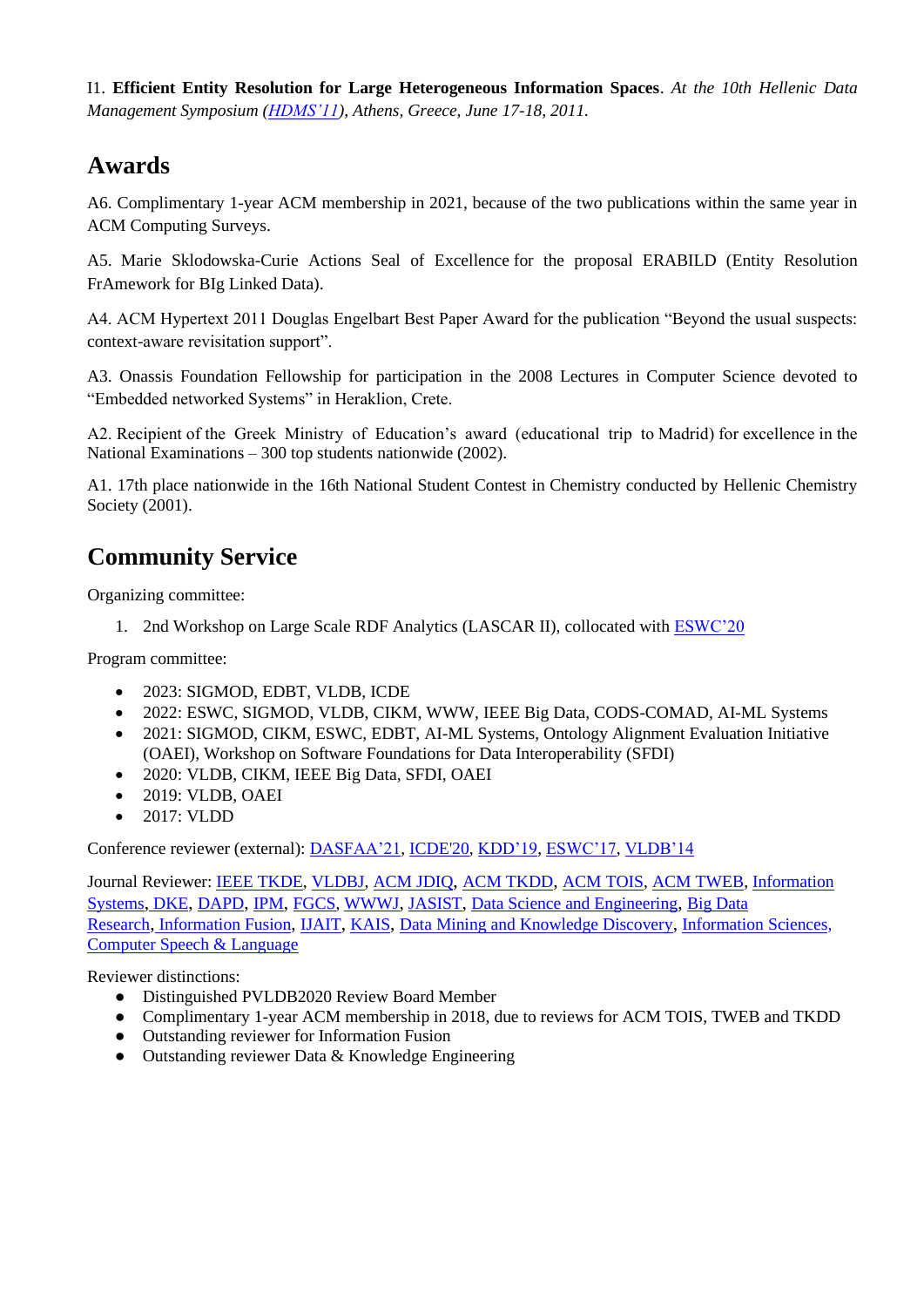# **Academic Experience**

Lecturer:

- 1. Big Data Mining (6 out of 13 lectures), [MSc in Data Science,](http://msc-data-science.iit.demokritos.gr/) organized by the National Centre for Scientific Research "Demokritos" and the University of the Peloponnese, Fall 2019.
- 2. Machine Learning (4 out of 10 lectures)[, MSc in Artificial Intelligence,](http://msc-ai.iit.demokritos.gr/) organized by the National Centre for Scientific Research "Demokritos" and the University of Piraeus, Fall 2019.

Phd Thesis Advisor:

- Charini Nanayakkara, [Australian National University,](https://www.anu.edu.au/) December 2021 (examination committee)
- Emmanouil Thanos, [KU Leuven,](https://www.kuleuven.be/english/) June 2017 January 2022
- Konstantina Bereta[, University of Athens,](http://di.uoa.gr/eng) November 2017 June 2019 [\(dissertation\)](https://www.didaktorika.gr/eadd/handle/10442/46606)
- Vasilis Efthymiou, [University of Crete,](http://www.en.uoc.gr/) July 2014 December 2017 [\(dissertation\)](http://csd.uoc.gr/~vefthym/DissertationEfthymiou.pdf)
- George Alexiou[, National Technical University of Athens,](http://www.ntua.gr/index_en.html) May 2014 February 2015
- Magdalini Kardara, [National Technical University of Athens,](http://www.ntua.gr/index_en.html) May 2011 June 2014 [\(dissertation\)](http://artemis-new.cslab.ece.ntua.gr:8080/jspui/bitstream/123456789/7690/1/PD2016-0010.pdf)
- Fotis Aisopos, [National Technical University of Athens,](http://www.ntua.gr/index_en.html) May 2011 July 2012 [\(dissertation\)](http://artemis-new.cslab.ece.ntua.gr:8080/jspui/bitstream/123456789/6413/1/PD2012-0030.pdf)

Master Thesis Supervisor:

- Maria Siampou, [University of Athens,](http://di.uoa.gr/eng) "Parallel Supervised Progressive GIA.nt", March 2023 present.
- Marios Papamichalopoulos, *University of Athens*, "JedAI-spatial: a system for 3-dimensional Geospatial Interlinking", January – November 2021.
- Georgios Mandilaras, [University of Athens,](http://di.uoa.gr/eng) "Transforming into RDF and Interlinking Βig Geospatial Data", June 2020-February 2021.
- Georgios Touros. University of the Peloponnese & NSCR "Demokritos" [MSc In Data Science.](http://msc-data-science.iit.demokritos.gr/) Evaluation of Video Soundtracks using Machine Learning. December 2020 (examination committee).
- Efi Karra, [University of Athens,](http://di.uoa.gr/eng) "Representation Models for Recommendations in Social Media", March September 2016 [\(thesis\)](https://pergamos.lib.uoa.gr/uoa/dl/frontend/file/lib/default/data/1321059/theFile)

### **Seminars**

- The 2018 Long-term Basic Training Programme on Internal Auditing, [The Institute of Internal Auditing-](https://www.hiia.gr/)[Greece,](https://www.hiia.gr/) Athens, February – May, 2018 (110 Continuing Professional Education points - CPEs).
- • [The](http://www.forth.gr/onassis/index.php?show=lectures) 2008 Lectures in Computer Science: Embedded networked Systems: Theory and Applications, The [Onassis Foundation Science Lecture Series,](http://www.forth.gr/onassis/index.php?show=lectures) Heraklion, Crete, July 21-25, 2008.

# **Open-source Software Libraries**

L4. Main developer and administrator of the open-source toolkit [JedAI](http://jedai.scify.org/) (*Java Generic Data Integration Toolkit*), which implements in Java the state-of-the-art techniques for each step of an end-to-end workflow for Entity Resolution over structured, semi-structured and unstructured data. It includes an intuitive GUI as well as benchmark data. It is described in the demo papers D1 and D3 (see below).

L3. Developer and administrator of the open-source library [TextModels,](https://sourceforge.net/projects/textmodels/) which offers Java implementations of advanced bag and graph representation models for Text Classification. It is described in the journal paper "Graph vs. Bag Representation Models for the Topic Classification of Web documents" (see J9 below).

L2. Developer and administrator of the open-source library [SUPRA,](https://sourceforge.net/p/supraproject/) which offers Java implementations of the state-of-the-art methods for real-time next-page prediction algorithms. It includes benchmark data, as well. It is described in the journal paper "Methods for Revisitation Prediction: Survey and Experimentation" (see J6 below).

L1. Developer and administrator of the open-source library [ER Framework,](https://sourceforge.net/projects/erframework/) which offers Java implementations of state-of-the-art methods for large-scale blocking-based Entity Resolution over highly heterogeneous data. It includes benchmark data, as well. It is described in my dissertation (see M2 below) and has more than 3,000 downloads.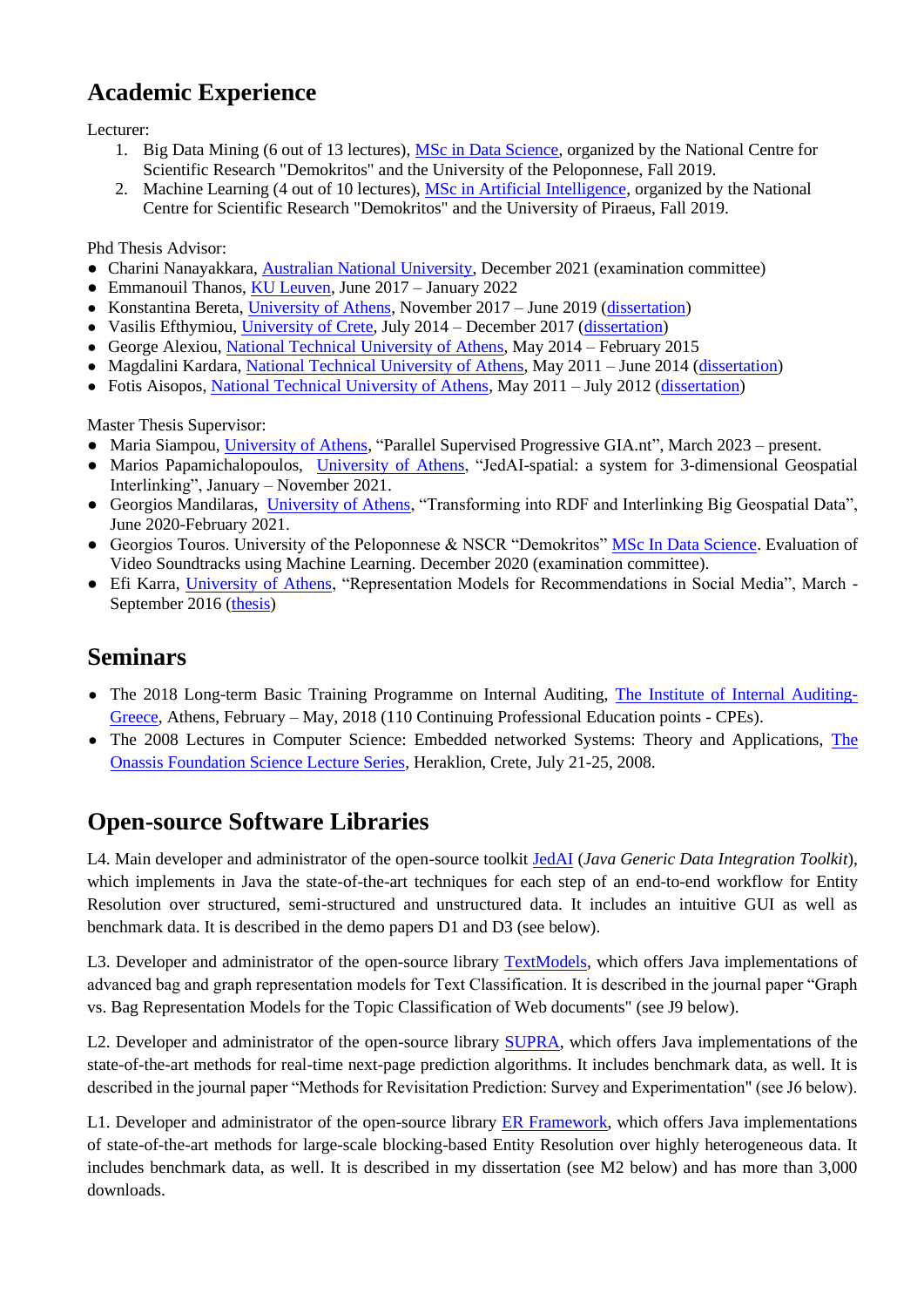# **Publications**

[ORCID ID: https://orcid.org/0000-0002-7298-9431](https://orcid.org/0000-0002-7298-9431)

[DBLP Profile: http://dblp.uni-trier.de/pers/hy/p/Papadakis\\_0001:George](http://dblp.uni-trier.de/pers/hy/p/Papadakis_0001:George)

[Google Scholar Profile: https://scholar.google.gr/citations?user=tSsTPxgAAAAJ&hl=el&oi=ao](https://scholar.google.gr/citations?user=tSsTPxgAAAAJ&hl=el&oi=ao)

[Research Gate Profile:](http://www.researchgate.net/profile/George_Papadakis2/) [https://www.researchgate.net/profile/George\\_Papadakis2](https://www.researchgate.net/profile/George_Papadakis2)

#### **Books**

B2. George Papadakis, Ekaterini Ioannou, Emanouil Thanos, Themis Palpanas. **The Four Generations of Entity Resolution.** *Synthesis Lectures on Data Management. Morgan & Claypool Publishers, 2021. Available [here.](https://www.morganclaypool.com/doi/abs/10.2200/S01067ED1V01Y202012DTM064)*

B1. Sotiris Bersimis, Georgios Bartzis, George Papadakis, Athanasios Sachlas. **Applied Statistics and Statistical Machine Learning with IBM SPSS Statistics, R and Python.** *Tziolas Publications, 2021.*

#### **International Peer-Reviewed Journals**

J23. George Papadakis, Georgios Mandilaras, Nikos Mamoulis, Manolis Koubarakis. **Static and Dynamic Progressive Geospatial Interlinking.** *ACM Transactions on Spatial Algorithms and Systems [\(TSAS\)](https://tsas.acm.org/) - to appear*

J22. Vassilis Molaris, Kostas Triantafyllopoulos, George Papadakis, Polychronis Economou, Sotiris Bersimis. **The Effect of COVID-19 on Minor Dry Bulk Shipping: A Bayesian Time Series and a Neural Networks Approach.** *Communications in Statistics, October 2021.*

J21. Desta Haileselassie Hagos, Theofilos Kakantousis, et. all. **ExtremeEarth Meets Satellite Data From Space.** *Journal of Selected Topics in Applied Earth Observations and Remote Sensing [\(JSTAR\)](https://ieeexplore.ieee.org/xpl/RecentIssue.jsp?punumber=4609443), Volume 14, September 2021.*

J20. George Mandilaras, George Papadakis, Luca Gagliardelli, Giovanni Simonini, Emmanouil Thanos, George Giannakopoulos, Sonia Bergamaschi, Themis Palpanas, Manolis Koubarakis, Alicia Lara-Clares, Antonio Fariña. **Reproducible experiments on Three-Dimensional Entity Resolution with JedAI.** *Information Systems [\(IS\)](https://www.journals.elsevier.com/information-systems/), Volume 93, November 2020.*

J19. Vassilis Christophides, Vasilis Efthymiou, Themis Palpanas, George Papadakis, Kostas Stefanidis (alphabetical order). **End-to-End Entity Resolution for Big Data: A Survey.** *[ACM Computing Surveys,](https://dl.acm.org/journal/csur) December 2020.*

J18. George Papadakis, George Mandilaras, Luca Gagliardelli, Giovanni Simonini, Emmanouil Thanos, George Giannakopoulos, Sonia Bergamaschi, Themis Palpanas, Manolis Koubarakis. **Three-Dimensional Entity Resolution with JedAI**. *Information Systems [\(IS\)](https://www.journals.elsevier.com/information-systems/), Volume 93, November 2020. Available [here.](https://github.com/scify/JedAIToolkit/blob/master/documentation/JedAI_3D_ER.pdf)*

J17. George Papadakis, Dimitrios Skoutas, Emmanouil Thanos, Themis Palpanas. **A Survey of Blocking and Filtering Techniques for Entity Resolution.** *[ACM Computing Surveys](https://dl.acm.org/journal/csur), Vol. 53, No. 2, pages 31:1--31:42, May 2020. Preprint available [here.](https://arxiv.org/abs/1905.06167)* 

J16. George Papadakis, Leonidas Tsekouras, Emmanouil Thanos, George Giannakopoulos, Themis Palpanas, Manolis Koubarakis. **Domain- and Structure-agnostic End-to-End Entity Resolution with JedAI.** *[SIGMOD](https://sigmodrecord.org/)  [Record](https://sigmodrecord.org/) (to appear). Preprint availabl[e here.](http://helios.mi.parisdescartes.fr/~themisp/publications/sigrec19-jedai.pdf)*

J15. Nikiforos Pittaras, George Giannakopoulos, George Papadakis, Vangelis Karkaletsis. **Text classification with semantically enriched word embeddings.** Natural Language Engineering *[\(NLE\)](https://www.cambridge.org/core/journals/natural-language-engineering) (Impact Factor 2018: 1.130). Available [here.](https://www.cambridge.org/core/journals/natural-language-engineering/article/text-classification-with-semantically-enriched-word-embeddings/44B2DCAED3F3058E09A35B01BF0DCF25)* 

J14. Giovanni Simonini, George Papadakis, Themis Palpanas, Sonia Bergamaschi. **Schema-agnostic progressive entity resolution**. *In IEEE Transactions on Knowledge and Data Engineering [\(TKDE\)](http://www.computer.org/web/tkde), Vol. 31, No. 6, pages 1208-1221, June 2019.*

J13. Alexandros Belesiotis, George Papadakis, Dimitrios Skoutas (alphabetical order). **Analyzing and predicting spatial crime distribution using crowdsourced and open data**. *In ACM Transactions on Spatial Algorithms and Systems [\(TSAS\)](https://tsas.acm.org/), Vol. 3, No. 4, pages 12:1–12:31, May 2018.*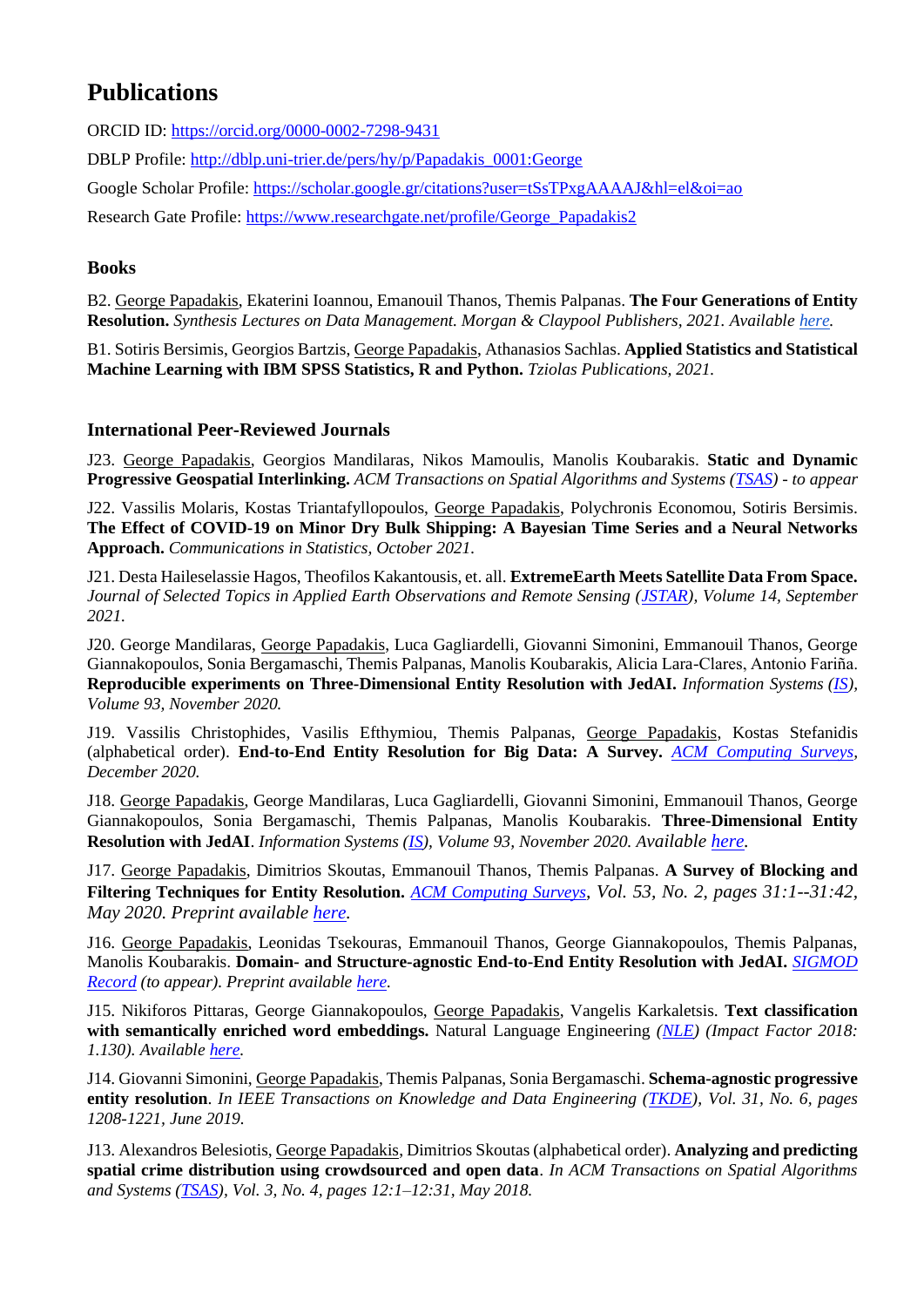J12. Manolis Koubarakis, Konstantina Bereta, George Papadakis, Dimitrianos Savva, George Stamoulis. **Big, linked geospatial data and its applications in earth observation**. *In [IEEE Internet Computing,](http://ieeexplore.ieee.org/xpl/RecentIssue.jsp?punumber=4236) Vol. 65, pages 137–157, April 2017.*

J11. Vasilis Efthymiou, George Papadakis, George Papastefanatos, Kostas Stefanidis, Themis Palpanas. **Parallel meta-blocking for scaling entity resolution over big heterogeneous data**. *In Information Systems [\(IS\)](https://www.journals.elsevier.com/information-systems/), Vol. 65, pages 137–157, April 2017.*

J10. George Papadakis, George Papastefanatos, Themis Palpanas, Manolis Koubarakis. **Boosting the efficiency of large-scale entity resolution with enhanced meta-blocking**. *In Big Data Research [\(BDR\)](https://www.journals.elsevier.com/big-data-research/), Vol. 6, pages 43– 63, December 2016.*

J9. George Papadakis, George Giannakopoulos, Georgios Paliouras. **Graph vs. bag representation models for the topic classification of web documents**. *In World Wide Web Journal [\(WWWJ\)](http://link.springer.com/journal/11280), Vol. 15, No. 5, pages 887-920, September 2016.*

J8. George Papadakis, Jonathan Svirsky, Avigdor Gal, Themis Palpanas. **Comparative analysis of approximate blocking techniques for entity resolution**. *In Proceedings of the VLDB Endowment [\(PVLDB\)](http://www.vldb.org/pvldb), Vol. 9, No. 9, pages 684-695, May 2016. Presented at the 42nd International Conference on Very Large Data Bases [\(VLDB'16\)](http://vldb2016.persistent.com/)*.

J7. George Papadakis, George Alexiou, George Papastefanatos, Georgia Koutrika. **Schema-agnostic vs schemabased configurations for blocking methods on homogeneous data**. *In Proceedings of the VLDB Endowment [\(PVLDB\)](http://www.vldb.org/pvldb), Vol. 9, No. 4, pages 312-323, December 2015. Presented at the 42nd International Conference on Very Large Data Bases [\(VLDB'16\)](http://vldb2016.persistent.com/).*

J6. George Papadakis, Ricardo Kawase, Eelco Herder, Wolfgang Nejdl. **Methods for web revisitation prediction: survey and experimentation**. *In User Modeling and User Adapted Interaction [\(UMUAI\)](http://link.springer.com/journal/11257), Vol. 25, No. 4, pages 331-369, October 2015.*

J5. Magdalini Kardara, George Papadakis, Athanasios Papaoikonomou, Konstantinos Tserpes, Theodora Varvarigou (alphabetical order). **Large-scale evaluation framework for local influence theories in Twitter**. *In [Information Processing and Management,](http://www.journals.elsevier.com/information-processing-and-management) Vol. 51, No. 1, pages 226-252, January 2015.* 

J4. George Papadakis, George Papastefanatos, Georgia Koutrika. **Supervised meta-blocking**. *In Proceedings of the VLDB Endowment [\(PVLDB\)](http://www.vldb.org/pvldb), Vol. 7, No. 14, pages 1929-1940, October 2014. Presented at the 41st International Conference on Very Large Data Bases [\(VLDB'15\)](http://www.vldb.org/2015).* 

J3. George Papadakis, Georgia Koutrika, Themis Palpanas, Wolfgang Nejdl. **Meta-blocking: taking entity resolution to the next level**. *In IEEE Transactions on Knowledge and Data Engineering [\(TKDE\)](http://www.computer.org/web/tkde), Vol. 26, No. 8, pages 1946-1960, August 2014.* 

J2. George Papadakis, Ekaterini Ioannou, Themis Palpanas, Claudia Niederée, Wolfgang Nejdl. **A blocking framework for entity resolution in highly heterogeneous information spaces**. *In IEEE Transactions on Knowledge and Data Engineering [\(TKDE\)](http://www.computer.org/web/tkde), Vol. 25, No. 12, pages 2665-2682, December 2013.*

J1. Christina-Maria Kastorini, George Papadakis, Haralampos J. Milionis, Kallirroi Kalantzi, Paolo Emilio Puddu, Vassilios Nikolaou, Konstantinos N. Vemmos, John A. Goudevenos, Demosthenes B. Panagiotakos. **Comparative analysis of a-priori and a-posteriori dietary patterns using state-of-the-art classification algorithms: a case/case-control study**. *In [Artificial Intelligence in Medicine,](http://www.journals.elsevier.com/artificial-intelligence-in-medicine) Vol. 59, No. 3, pages 175-183, November 2013.* 

#### **International Peer-Reviewed Conferences**

C34. George Papadakis, Vasilis Efthymiou, Emmanouil Thanos, Oktie Hassanzadeh. **Bipartite Graph Matching Algorithms for Entity Resolution: An Empirical Evaluation.** *At the 25th International Conference on Extending Database Technology [\(EDBT\)](https://conferences.inf.ed.ac.uk/edbticdt2022/), Edinburgh, UK, 29th March-1st April, 2022.*

C33. Manolis Koubarakis, George Stamoulis, et all. **Artificial Intelligence and Big Data technologies for Copernicus Data: The ExtremeEarth project**. *At the [Big Data from Space,](https://www.bigdatafromspace2021.org/) May 18-20, 2021.*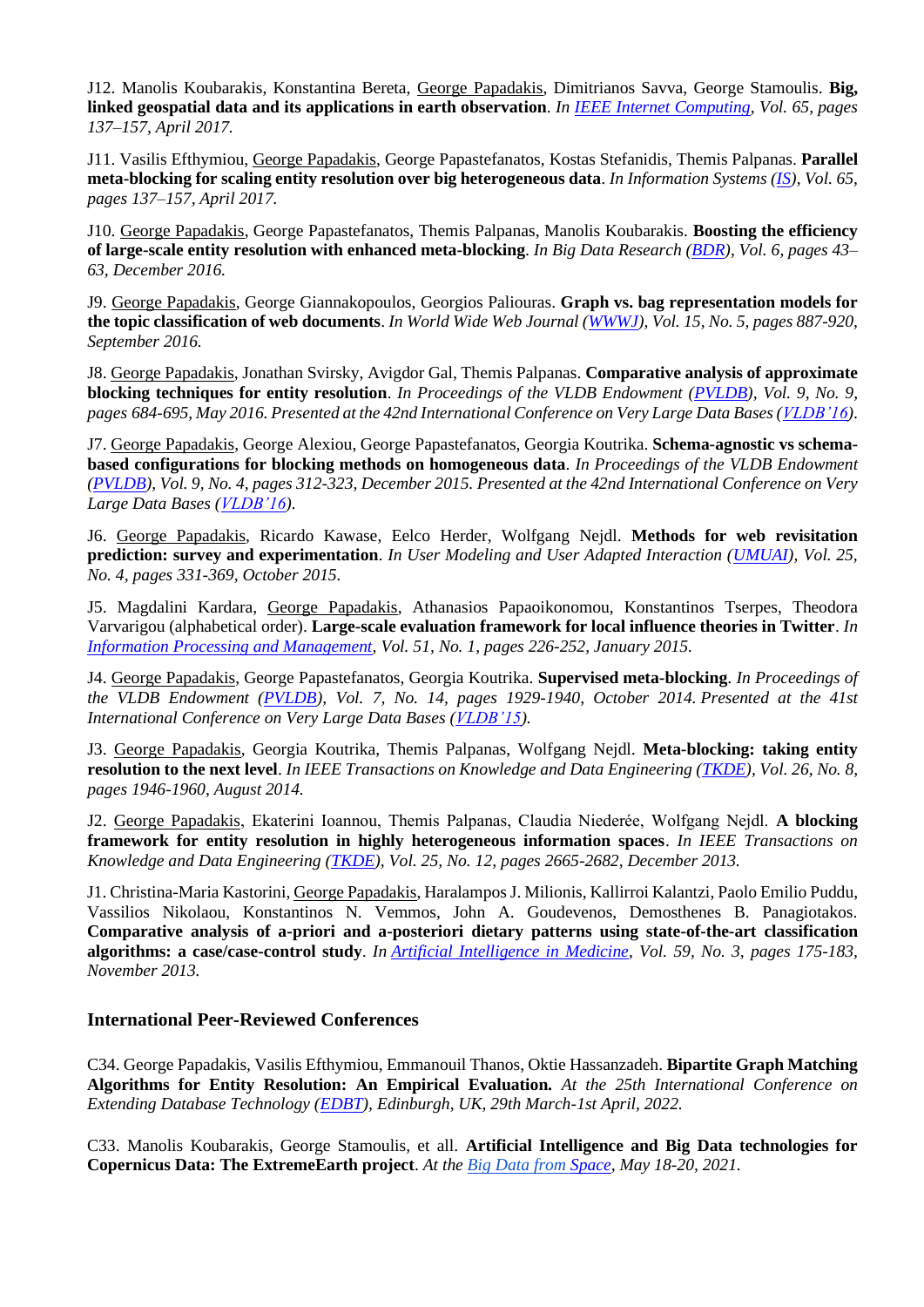C32. Desta Haileselassie Hagos, Theofilos Kakantousis, et all. **The ExtremeEarth software architecture for Copernicus Earth Observation data**. *At th[e Big Data](https://www.bigdatafromspace2021.org/) [from Space,](https://www.bigdatafromspace2021.org/) May 18-20, 2021.*

C31. George Papadakis, Georgios Mandilaras, Nikos Mamoulis, Manolis Koubarakis. **Progressive, Holistic Geospatial Interlinking.** *At the 30th International Conference on World Wide Web [\(WWW\)](https://www2021.thewebconf.org/), Ljubljana, Slovenia, April 2021.*

C30. Konstantina Bereta, George Papadakis, Manolis Koubarakis. **Ontop4theWeb: SPARQLing the Web Onthe-fly.** *At the 15th IEEE International Conference on Semantic Computing [\(ICSC'21\)](https://www.ieee-icsc.org/), January 27-29, 2021*

C29. Nikiforos Pittaras, George Papadakis, George Stamoulis, Giorgos Argyriou, Efi Karra Taniskidou, Emmanouil Thanos, George Giannakopoulos and Manolis Koubarakis. **GeoSensor: Semantifying Change and**  Event Detection over Big Data. At the 34th ACM/SIGAPP Symposium On Applied Computing [\(SAC2019\)](https://www.sigapp.org/sac/sac2019/), *Limassol, Cyprus, April 8-12, 2019.*

C28. Vasilis Efthymiou, George Papadakis, Kostas Stefanidis, Vassilis Christophides. **MinoanER: Schema-Agnostic, Non-Iterative, Massively Parallel Resolution of Web Entities**. *At the 22nd International Conference on Extending Database Technology [\(EDBT2019\)](http://edbticdt2019.inesc-id.pt/), Lisbon, Portugal, March 26-29, 2019.*

C27. Efi Karra Taniskidou, George Papadakis, George Giannakopoulos, Manolis Koubarakis. **Comparative Analysis of Text-based Personalized Microblog Recommendation**. *At the 22nd International Conference on Extending Database Technology [\(EDBT2019\)](http://edbticdt2019.inesc-id.pt/), Lisbon, Portugal, March 26-29, 2019.*

C26. Giovanni Simonini, George Papadakis, Themis Palpanas, Sonia Bergamaschi. **Schema-agnostic progressive entity resolution**. *At the 34th IEEE International Conference on Data Engineering [\(ICDE\)](https://icde2018.org/), Paris, France, April 16 – 19, 2018.*

C25. Vasilis Efthymiou, George Papadakis, Kostas Stefanidis, Vassilis Christophides. **Simplifying entity resolution on web data with schema-agnostic, non-iterative matching**. *At the 34th IEEE International Conference on Data Engineering [\(ICDE\)](https://icde2018.org/), Paris, France, April 16 – 19, 2018.*

C24. George Papadakis, Konstantina Bereta, Themis Palpanas, Manolis Koubarakis. **Multi-core meta-blocking for big linked data**. *At the 13th International Conference on Semantic Systems [\(SEMANTICS2017\)](https://2017.semantics.cc/), Amsterdam, The Netherlands, September 11-14, 2017*.

C23. Sören Auer, Simon Scerri, et. all. **The BigDataEurope platform - supporting the variety dimension of big data.** *At the 17th International Conference on Web Engineering [\(ICWE 2017\)](http://icwe2017.webengineering.org/), Rome, Italy, June 5-8, 2017.*

C22. Sergio Albani, Michele Lazzarini, Manolis Koubarakis, Efi Karra Taniskidou, George Papadakis, Vangelis Karkaletsis, George Giannakopoulos. **A pilot for big data exploitation in the space and security domain.** *At the 2016 Conference on Big Data from Space [\(BiDS'16\)](http://congrexprojects.com/2016-events/16m05/introduction), Santa Cruz de Tenerife, Spain, March 15-17, 2016.*

C21. George Papadakis, George Papastefanatos, Themis Palpanas, Manolis Koubarakis. **Scaling entity resolution to large, heterogeneous data with enhanced meta-blocking**. *At the 19th International Conference on Extending Database Technology [\(EDBT'16\)](http://edbticdt2016.labri.fr/), Bordeaux, France, March 15-18, 2016*.

C20. Vasilis Efthymiou, George Papadakis, George Papastefanatos, Kostas Stefanidis, Themis Palpanas. **Parallel meta-blocking: realizing scalable entity resolution over large, heterogeneous data**. *At the 2015 IEEE International Conference on Big Data [\(BigData'15\)](http://cci.drexel.edu/bigdata/bigdata2015/), Santa Clara, CA, USA, October 29 – November 1, 2015.*

C19. Konstantinos Tserpes, George Papadakis, Magdalini Kardara, Athanasios Papaoikonomou, Fotis Aisopos, Emmanuel Sardis, Theodora Varvarigou. **An ontology for social networking sites interoperability**. *At the 4th International Conference on Knowledge Discovery and Information Retrieval [\(KEOD'12\)](http://software.ucv.ro/Wims12), Barcelona, Spain, October 4 – 7, 2012.*

C18. Fotis Aisopos, George Papadakis, Konstantinos Tserpes, Theodora Varvarigou (alphabetical order). **Content vs. context for sentiment analysis: a comparative analysis over microblogs**. *At the 23rd ACM International Conference on Hypertext and Hypermedia [\(HT'12\)](http://www.ht2012.org/), Milwaukee, WI, USA, June 25-28, 2012.*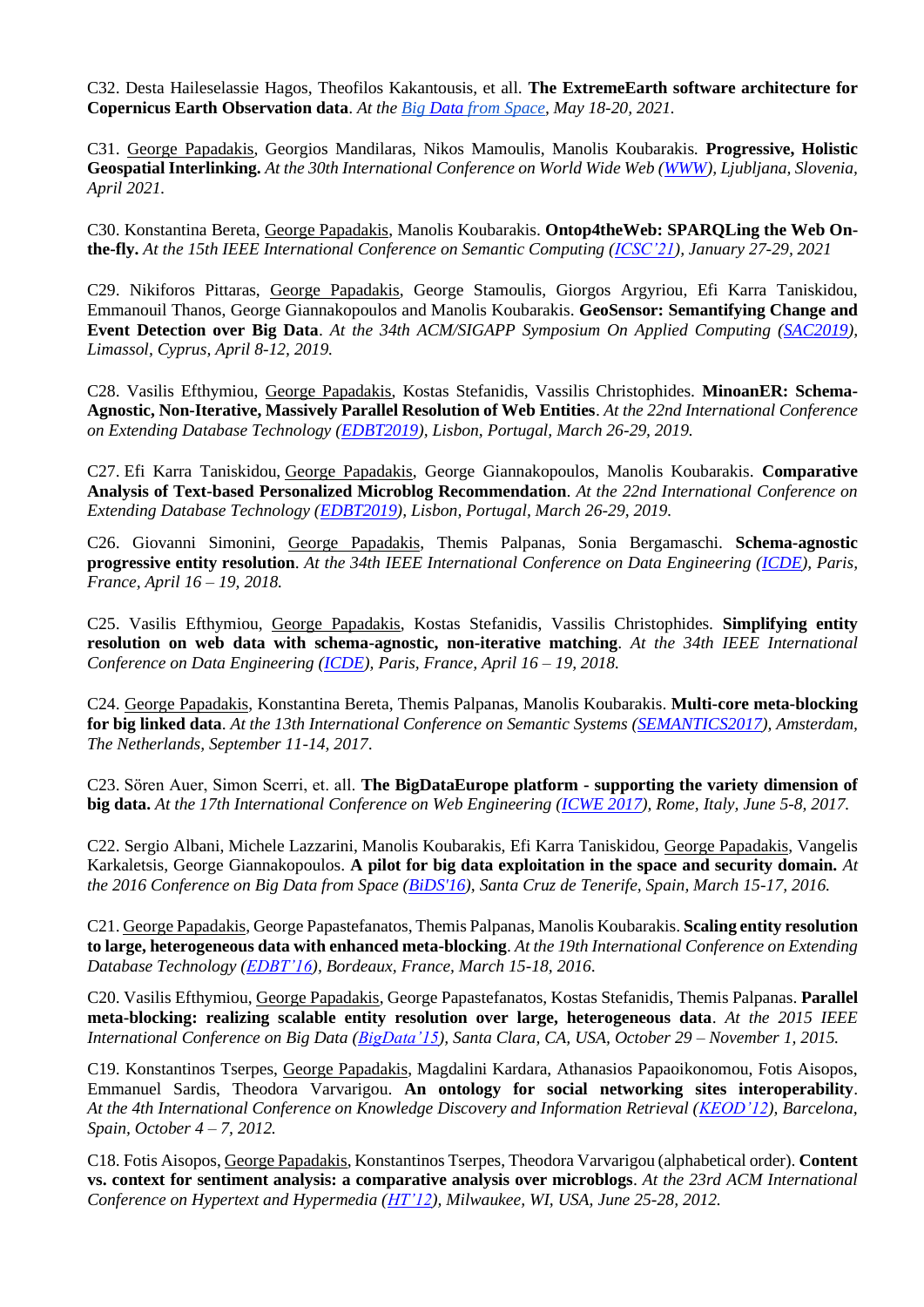C17. George Papadakis, Ricardo Kawase, Eelco Herder. **Client- and server-side revisitation prediction with SUPRA**. *At the 2nd International Conference on Web Intelligence, Mining and Semantics [\(WIMS'12\)](http://software.ucv.ro/Wims12), Craiova, Romania, June 6-8, 2012.*

C16. Mania Kardara, George Papadakis, Athanasios Papaoikonomou, Konstantinos Tserpes, Theodora Varvarigou (alphabetical order). **Influence patterns in topic communities of social media**. *At the 2nd International Conference on Web Intelligence, Mining and Semantics [\(WIMS'12\)](http://software.ucv.ro/Wims12), Craiova, Romania, June 6-8, 2012.* 

C15. George Giannakopoulos, Petra Mavridi, Georgios Paliouras, George Papadakis, Konstantinos Tserpes (alphabetical order). **Representation models for text classification: a comparative analysis over three web document types**. *At the 2nd International Conference on Web Intelligence, Mining and Semantics [\(WIMS'12\)](http://software.ucv.ro/Wims12), Craiova, Romania, June 6-8, 2012.*

C14. George Papadakis, Ekaterini Ioannou, Claudia Niederée, Themis Palpanas, Wolfgang Nejdl. **Beyond 100 million entities: large-scale blocking-based resolution for heterogeneous data**. *At the 5th ACM International Conference on Web Search and Web Data Mining [\(WSDM'12\)](http://www.wsdm2012.org/), Seattle, WA, USA, February 8-12, 2012.*

C13. Ricardo Kawase, George Papadakis, Fabian Abel. **Generating resource profiles by exploiting the context of social annotations**. *At the 10th International Semantic Web Conference [\(ISWC'11\)](http://iswc2011.semanticweb.org/), Bonn, Germany, October 23-27, 2011.*

C12. George Papadakis, Ricardo Kawase, Eelco Herder, Claudia Niederée. **A layered approach to revisitation prediction**. *At the 11th International Conference on Web Engineering [\(ICWE'11\)](http://icwe2011.webengineering.org/), Paphos, Cyprus, June 20-24, 2011.*

C11. George Papadakis, Ekaterini Ioannou, Claudia Niederée, Themis Palpanas, Wolfgang Nejdl. **Eliminating the redundancy in blocking-based entity resolution methods**. *At the 11th ACM/IEEE Joint International Conference on Digital Libraries [\(JCDL'11\)](http://www.jcdl.org/archived-conf-sites/jcdl2011), Ottawa, ON, Canada, June 13-17, 2011.*

C10. George Papadakis, George Giannakopoulos, Claudia Niederée, Themis Palpanas, Wolfgang Nejdl. **Detecting and exploiting stability in evolving heterogeneous information spaces**. *At the 11th ACM/IEEE Joint International Conference on Digital Libraries [\(JCDL'11\)](http://www.jcdl.org/archived-conf-sites/jcdl2011), Ottawa, ON, Canada, June 13-17, 2011.*

C9. Ricardo Kawase, George Papadakis, Eelco Herder. **Supporting revisitation with contextual suggestion**. *At the 11th ACM/IEEE Joint International Conference on Digital Libraries [\(JCDL'11\)](http://www.jcdl.org/archived-conf-sites/jcdl2011), Ottawa, ON, Canada, June 13-17, 2011.*

C8. Ricardo Kawase, George Papadakis, Eelco Herder, Wolfgang Nejdl. **Beyond the usual suspects: contextaware revisitation support**. *At the 22nd ACM International Conference on Hypertext and Hypermedia [\(HT'11\)](http://www.ht2011.org/) in Eindhoven, The Netherlands, June 6-9, 2011.* Best paper award.

C7. George Papadakis, Ekaterini Ioannou, Claudia Niederée, Peter Fankhauser. **Efficient entity resolution for large heterogeneous information spaces**. *At the 4th ACM International Conference on Web Search and Web Data Mining [\(WSDM'11\)](http://www.wsdm2011.org/), Hong Kong, China, February 9-12, 2011.*

C6. George Papadakis, Gianluca Demartini, Peter Fankhauser, Philipp Kärger. **The missing links: discovering hidden same-as links among a billion of triples**. *At the 12th International Conference on Information Integration and Web-based Applications and Services [\(iiWAS'10\)](http://www.iiwas.org/conferences/iiwas2010), Paris, France, November 8-10, 2010.*

C5. Odysseas Papapetrou, George Papadakis, Ekaterini Ioannou, Dimitrios Skoutas. **Efficient term cloud generation for streaming web content**. *At the 10th International Conference on Web Engineering [\(ICWE'10\)](http://icwe2010.webengineering.org/), Vienna, Austria, July 5-9, 2010.*

C4. Ricardo Kawase, George Papadakis, Eelco Herder, Wolfgang Nejdl. **The impact of bookmarks and annotations on refinding information**. *At the 21st ACM International Conference on Hypertext and Hypermedia [\(HT'10\)](http://www.ht2010.org/), Toronto, Ontario, Canada, June 13-16, 2010.*

C3. Ricardo Kawase, Eelco Herder, George Papadakis, Wolfgang Nejdl. **In-context annotations for refinding and sharing**. *At the 6th International Conference on Web Information Systems and Technologies [\(WEBIST'10\)](http://www.webist.org/WEBIST2010), Valencia, Spain, April 7-10, 2010.*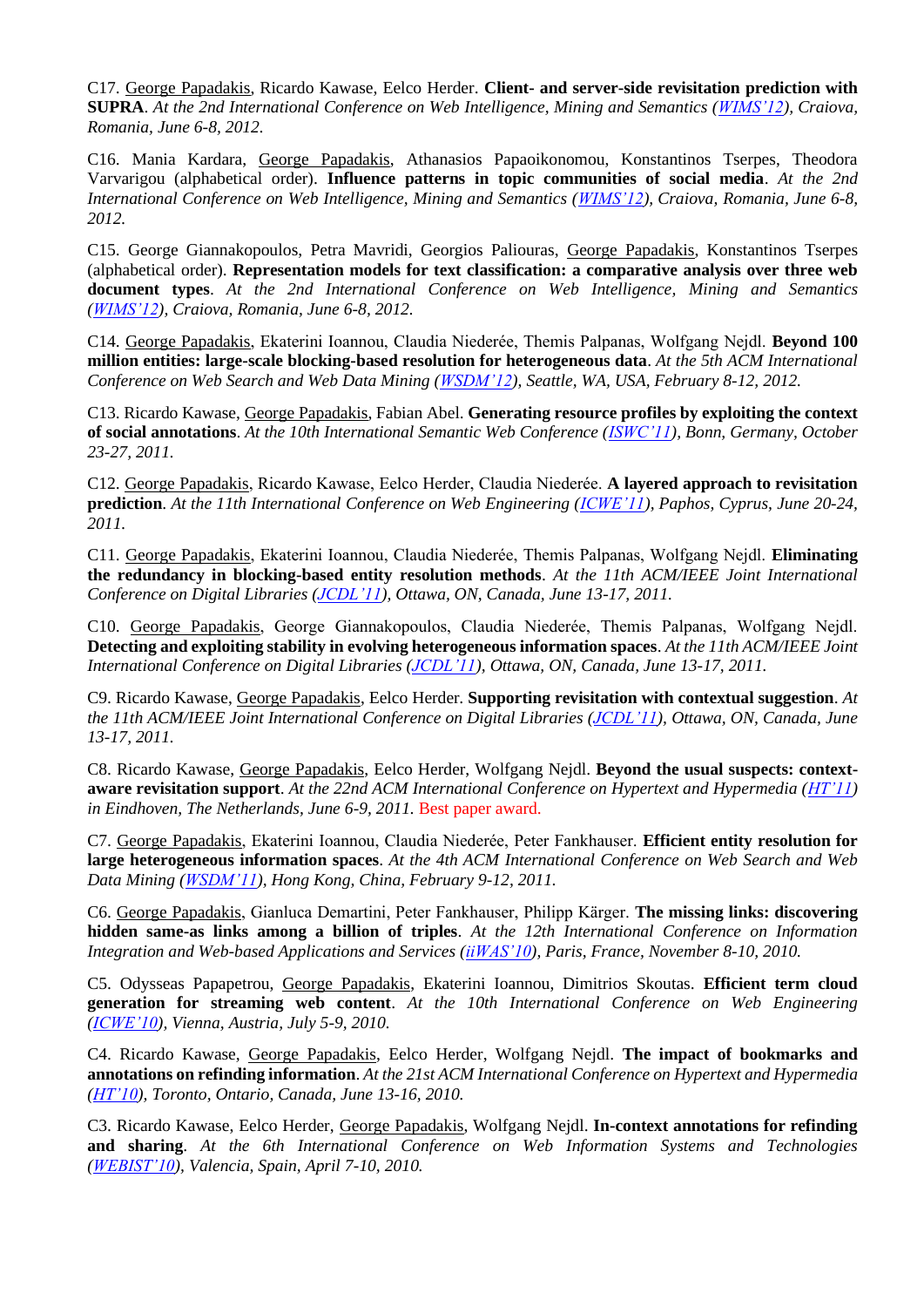C2. George Papadakis, Claudia Niederée, Wolfgang Nejdl. **Decay-based ranking for social application content**. *At the 6th International Conference on Web Information Systems and Technologies [\(WEBIST'10\)](http://www.webist.org/WEBIST2010), Valencia, Spain, April 7-10, 2010.*

C1. George Papadakis, Georgios Paliouras. **MyCites: An intelligent information system for maintaining citations**. *At the 5th Hellenic Conference on Artificial Intelligence [\(SETN'08\)](http://setn08.syros.aegean.gr/), Syros, Greece, October 2-4, 2008.*

#### **International Peer-Reviewed Workshops**

W7. Konstantina Bereta, George Papadakis, Manolis Koubarakis. **SPARQLing-Up the Web On-the-fly Using Ontologies and Mappings**. *At the 31st International Workshop on Description Logics [\(DL2018\)](http://www.dcs.bbk.ac.uk/~michael/dl2018/), Tempe, AZ, USA, October 27-29, 2018.*

W6. Konstantinos Tserpes, George Papadakis, Magdalini Kardara, Athanasios Papaoikonomou, Fotis Aisopos, Emmanuel Sardis, Theodora Varvarigou. **SocIoS: A social media application ontology**. *At the 1st International Workshop on Socially Intelligent Computing (SINCOM'12), Rome, Italy, September 10-14, 2012.*

W5. Fotis Aisopos, George Papadakis, Theodora Varvarigou. **Sentiment analysis of social media content using n-gram graphs**. *At the 3rd International Workshop on Social Media collocated with ACM [Multimedia 2011,](http://www.acmmm11.org/) Scottsdale, AZ, USA, November 28- December 1, 2011.*

W4. George Papadakis, Ekaterini Ioannou, Claudia Niederée, Themis Palpanas, Wolfgang Nejdl. **To compare or not to compare: making entity resolution more efficient**. *At the 3rd International Workshop on Semantic Web Information Management (SWIM'11), collocated with ACM [SIGMOD 2011,](http://www.sigmod2011.org/index.shtml) Athens, Greece, June 12-16, 2011.*

W3. George Papadakis, Wolfgang Nejdl. **Efficient entity resolution methods for heterogeneous information spaces**. *At the PhD Workshop of the 27th IEEE International Conference on Data Engineering [\(ICDE'11\)](http://www.icde2011.org/), Hanover, Germany, April 11-16, 2011.*

W2. Ricardo Kawase, George Papadakis, Eelco Herder, **How predictable are you? a comparison of prediction algorithms for web page revisitation**. *At the Lernen, Wissen & Adaptivität [\(LWA2010\)](https://www.kde.cs.uni-kassel.de/conf/lwa10) Workshop, Kassel, Germany, October 4-6, 2010*.

W1. Eelco Herder, Ricardo Kawase, George Papadakis. **Experiences in building the public web history repository**. *At the Workshop on Data sets for Technology Enhanced Learning (dataTEL), La Clusaz, France, March 30-31, 2011*.

#### **Demos in International Peer-Reviewed Conferences**

D4. George Papadakis, Leonidas Tsekouras, Emmanouil Thanos, Nikiforos Pittaras, Giovanni Simonini, Dimitrios Skoutas, Paul Isaris, George Giannakopoulos, Themis Palpanas and Manolis Koubarakis. **JedAI<sup>3</sup> : beyond batch, blocking-based Entity Resolution**. *At the 23rd International Conference on Extending Database Technology [\(EDBT'20\)](https://diku-dk.github.io/edbticdt2020/), Copenhagen, Denmark, 30th March-2nd April, 2020.*

D3. George Papadakis, Leonidas Tsekouras, Emmanouil Thanos, George Giannakopoulos, Themis Palpanas, Manolis Koubarakis. **The return of JedAI: end-to-end entity resolution for structured and semi-structured data**. *At the 44th International Conference on Very Large Data Bases [\(VLDB'18\)](http://vldb2018.lncc.br/), Rio de Janeiro, Brazil, August 27 - 31, 2018.*

D2. Giorgos Argyriou, George Papadakis, George Stamoulis, Efi Karra Taniskidou, Nikiforos Pittaras, George Giannakopoulos, Sergio Albani, Michele Lazzarini, Emanuele Angiuli, Anca Popescu, Argyros Argyridis, Manolis Koubarakis. **GeoSensor: on-line, scalable change and event detection over big data**. *At the World Wide Web [\(WWW\)](https://www2018.thewebconf.org/) – The Web Conference 2018, Lyon, France, April 23-27, 2018.*

D1. George Papadakis, Leonidas Tsekouras, Emmanouil Thanos, George Giannakopoulos, Themis Palpanas, Manolis Koubarakis. **JedAI: the force behind entity resolution**. *At the 14th Extended Semantic Web Conference [\(ESWC17\)](http://2017.eswc-conferences.org/), Portoroz, Slovenia, May 28 - June 1, 2017.*

#### **Posters in International Peer-Reviewed Conferences**